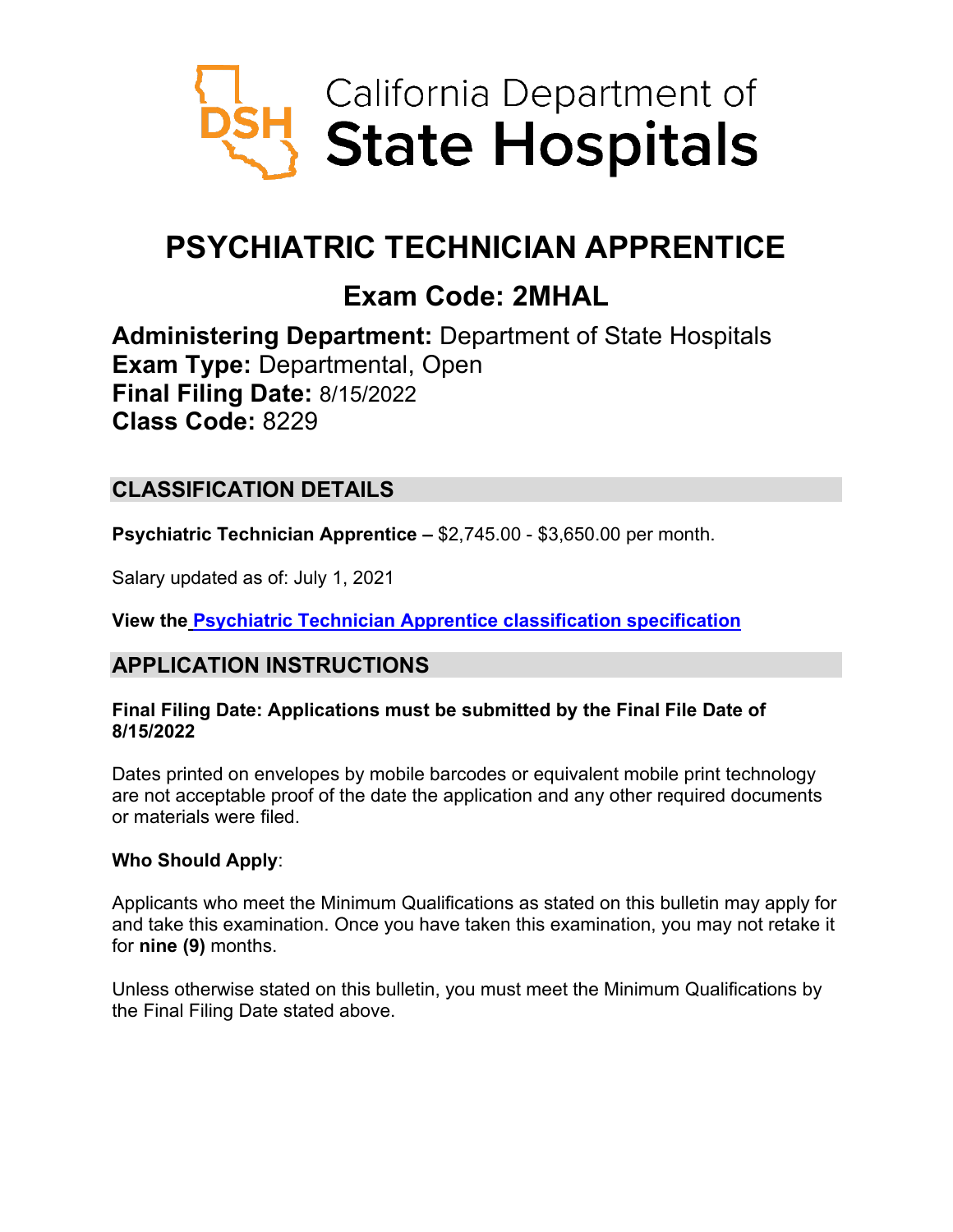#### **How to Apply**:

- **Step 1.** Enroll at [Napa Valley College.](https://www.napavalley.edu/studentaffairs/AR/Pages/HowtoApply.aspx)
	- a. Send or drop-off official transcripts for review to ATTN: Fast Track PT Program Margarita Ceja, NVC Admissions and Records Officer & Health Occupations Admissions Coordinator 2277 Napa Vallejo Hwy Napa, CA 94558
	- b. Submit completed immunizations to ATTN: Fast Track PT Program Cindy Miller, Administrative Assistant- Health Occupations Division 2277 Napa Vallejo Hwy Napa, CA 94558 Required immunizations can be found on the Napa Valley College website, Health Occupations page. Link: [Health and Safety](https://gcc02.safelinks.protection.outlook.com/?url=https%3A%2F%2Fwww.napavalley.edu%2Facademics%2FHealthOccupations%2FPages%2FHealthandSafetyRequirements.aspx&data=04%7C01%7CBeth.Porras%40dsh.ca.gov%7C319ef5450e2949fc846808da0dc5ef31%7C807536a6a6b14893a01370509c59ebbb%7C0%7C0%7C637837441021873932%7CUnknown%7CTWFpbGZsb3d8eyJWIjoiMC4wLjAwMDAiLCJQIjoiV2luMzIiLCJBTiI6Ik1haWwiLCJXVCI6Mn0%3D%7C3000&sdata=%2BriuPTZy6v4nar9%2F%2B70xTgtzzKIFijE%2Bq1%2BzV2EDFEY%3D&reserved=0)  [Requirements \(napavalley.edu\)](https://gcc02.safelinks.protection.outlook.com/?url=https%3A%2F%2Fwww.napavalley.edu%2Facademics%2FHealthOccupations%2FPages%2FHealthandSafetyRequirements.aspx&data=04%7C01%7CBeth.Porras%40dsh.ca.gov%7C319ef5450e2949fc846808da0dc5ef31%7C807536a6a6b14893a01370509c59ebbb%7C0%7C0%7C637837441021873932%7CUnknown%7CTWFpbGZsb3d8eyJWIjoiMC4wLjAwMDAiLCJQIjoiV2luMzIiLCJBTiI6Ik1haWwiLCJXVCI6Mn0%3D%7C3000&sdata=%2BriuPTZy6v4nar9%2F%2B70xTgtzzKIFijE%2Bq1%2BzV2EDFEY%3D&reserved=0)
- **Step 2.** Submit an [Examination Application \(STD 678\),](https://jobs.ca.gov/pdf/std678.pdf) found at [www.calcareers.ca.gov,](http://www.calcareers.ca.gov/) either by mail, in person, or via email to the address listed below.

#### **Applicants must complete Steps 1 and 2 by the Final Filing Date. Failure to do so will result in a delay in the examination process. Acceptance into this exam is on a first come, first served basis as seats are limited to 100 examinees.**

The primary method of contact for this exam will be email. Please ensure your CalCareers account is updated with your current email address.

## **The preferred method to apply is by emailing your STD 678 to:**

**[PsychTechApprentice-FastTrack@dsh.ca.gov](mailto:PsychTechApprentice-FastTrack@dsh.ca.gov)**

#### **Electronic signatures are acceptable.**

Indicate the Classification on your Examination Application (STD 678).

You may apply by mail or in person to: Department of State Hospitals – Sacramento Attn: Selection Services Unit, MS-14 1215 O Street Sacramento, CA 95814

In person hours: Monday through Friday, 8am to 5pm (excluding State holidays)

## **Special Testing Arrangements:**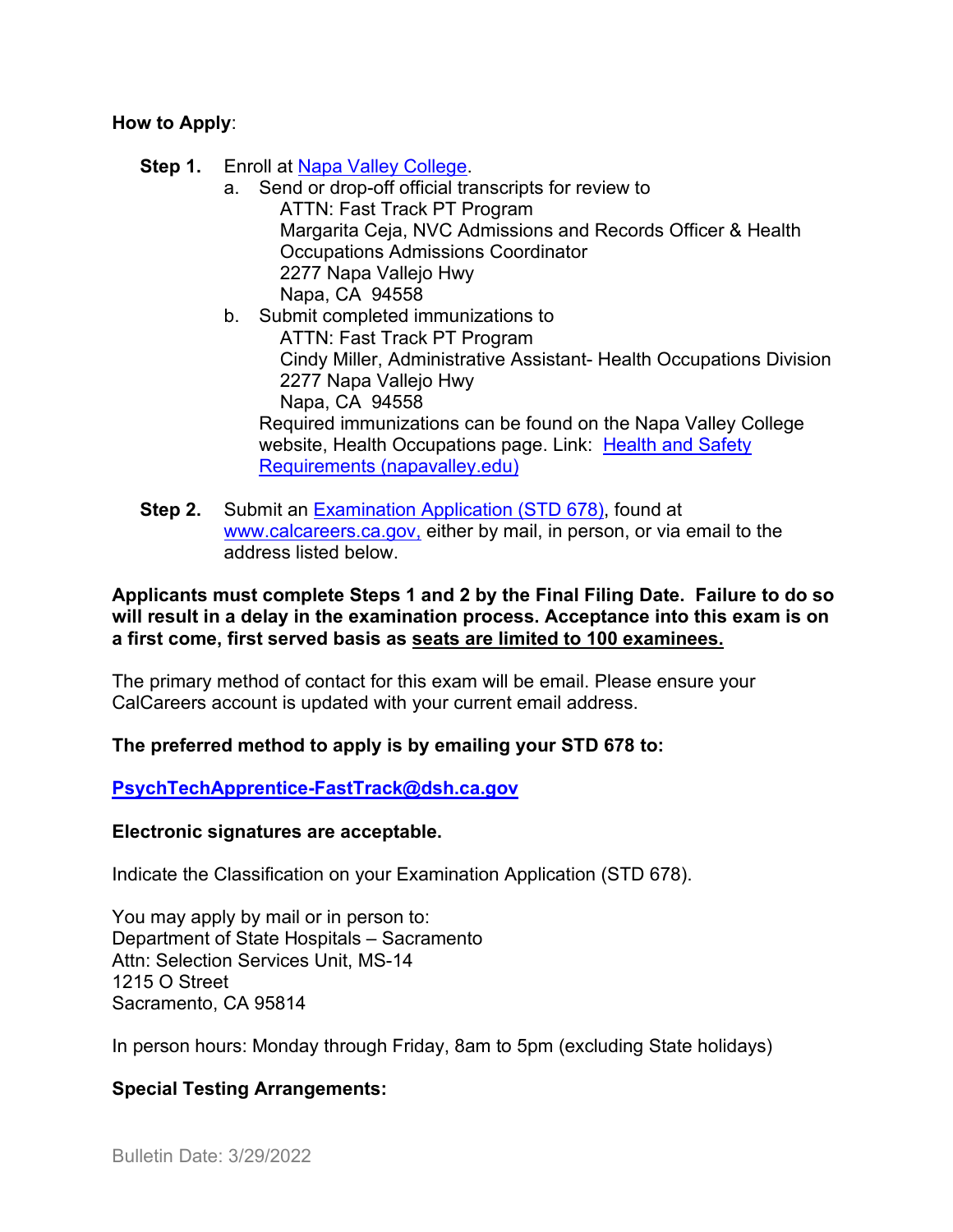If you require assistance or alternative testing arrangements due to a disability, please contact the testing department listed in the Contact Information section of this bulletin.

## **MINIMUM QUALIFICATIONS**

All applicants must meet the education and/or experience requirements as stated on this exam bulletin to be accepted into the examination. Part-time or full-time jobs, regardless of whether paid or volunteer positions, and inside or outside California state service will count toward experience.

Eligibility for enrollment in an accredited Psychiatric Technician Training Program as evidenced by passage of the required entrance examinations.

And Education: Equivalent to completion of the 12th grade. **POSITION DESCRIPTION**

Under close supervision, as an apprentice, to participate in the treatment programs of a State hospital for the mentally or developmentally disabled; to acquire knowledge, skills, and abilities to provide a basic level of general behavioral and psychiatric nursing care to the mentally and developmentally disabled; and to do other related work.

## **EXAMINATION SCOPE**

This examination consists of the following components:

**Multiple Choice**: **100%** of the final score.

A final score of 70% must be attained to be placed on the eligible list.

If conditions warrant, this examination may utilize an evaluation of each candidate's education and experience compared to a standard developed from the class specification. It is important that each candidate provide details and completely fill out their application. List all experience relevant to the "Minimum Qualifications" for admittance to the examination shown on this announcement.

#### **Exam Considerations for Education and Experience:**

- 1. The breadth, quality, and length of time of the education and experience.
- 2. The relevance of the education and experience to the qualifications of the classifications.
- 3. The degree to which the competitor's total education and work history represent suitable preparation to successfully perform the duties and tasks of the class.

In addition to evaluating applicants' relative knowledge, skills, and ability, as demonstrated by quality and breadth of education and/or experience, emphasis in each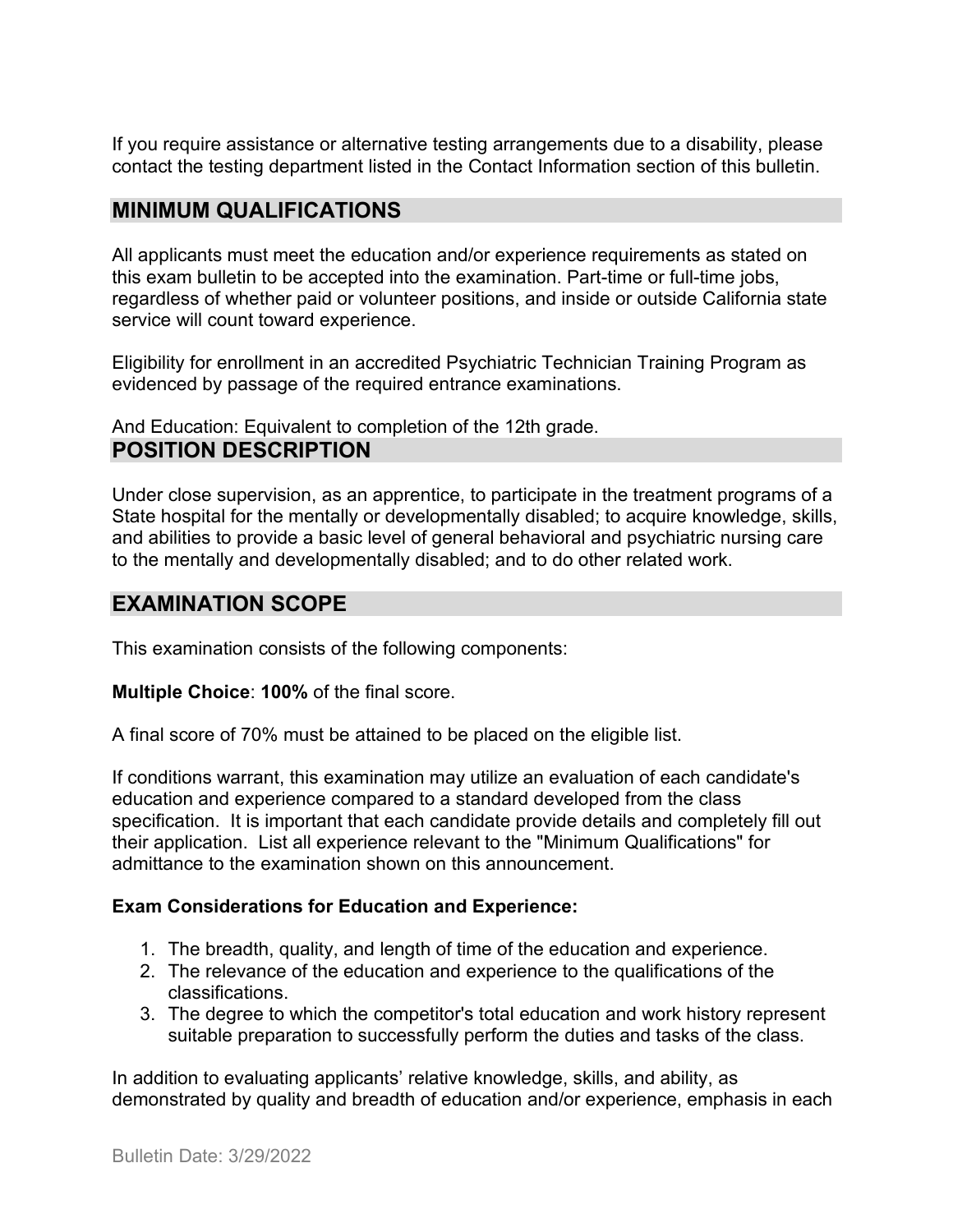exam component will be measuring competitively, relative job demands, each applicant's:

#### **Knowledge of:**

- 1. Arithmetic computations including fractions
- 2. Metric system
- 3. Spelling and grammar

#### **Ability to:**

- 1. Communicate effectively
- 2. Acquire general behavioral and psychiatric nursing knowledge, skills, and attitudes
- 3. Apply technical nursing knowledge and understanding of the behavior of mentally or developmentally disabled clients

## **ELIGIBLE LIST INFORMATION**

A Departmental, Open eligible list for the **Psychiatric Technician Apprentice** classification will be established for:

#### **Department of State Hospitals**

The names of **successful** competitors will be merged onto the eligible list in order of final score regardless of exam date. Eligibility expires **Twelve (12) months** after it is established unless the needs of the department warrant a change in this period. After eligibility expires applicants must retake the examination to reestablish eligibility.

Veterans' Preference will be granted for this examination. In accordance with Government Codes 18973.1 and 18973.5, whenever any veteran, or widow or widower of a veteran achieves a passing score on an open examination, he or she shall be ranked in the top rank of the resulting eligible list.

Veterans' status is verified by the California Department of Human Resources (CalHR). Information on this program and the Veterans' Preference Application (Std. form 1093) is available online at the following website:

<https://www.jobs.ca.gov/CalHRPublic/Landing/Jobs/VeteransInformation.aspx>

Additional information on veteran benefits is available at the Department of Veterans Affairs.

Career credits are not granted for examinations administered on an Open or Promotional basis.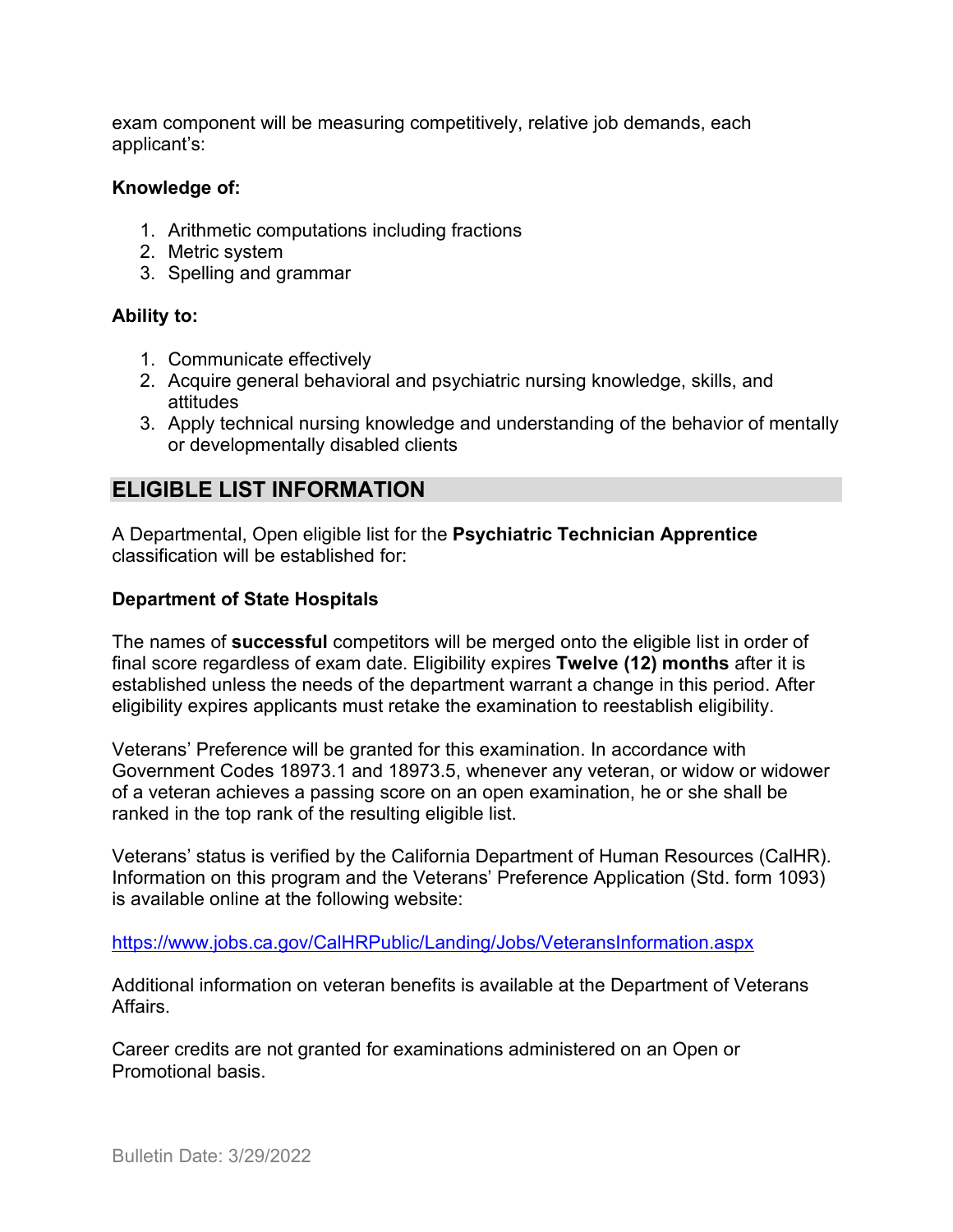# **TAKING THE EXAMINATION**

Submit your STD 678 following the instructions above. Email is the preferred method of submission to expedite the process: [PsychTechApprentice-FastTrack@dsh.ca.gov.](mailto:PsychTechApprentice-FastTrack@dsh.ca.gov)

Please note: Our primary communication method with you will be by email; therefore, it is important that we have your correct email address on file.

**Examination Date(s):** It is anticipated the multiple choice exam will be held in October 2022. Applicants who meet the Minimum Qualifications and are accepted into this exam will receive written instructions for taking the Web-based Written Examination via their email address on file. If you have not received instructions by the third week of September 2022, contact the Testing Department. Please remember to check your spam/junk folder.

# **TESTING DEPARTMENTS**

Department of State Hospitals

## **CONTACT INFORMATION**

Questions relating to this exam should be directed to:

Department of State Hospitals Selection Services Unit Monday through Friday, 8am to 5pm (excluding State Holidays) Phone: 916-651-8832 Email: **[PsychTechApprentice-FastTrack@dsh.ca.gov](mailto:PsychTechApprentice-FastTrack@dsh.ca.gov)**

California Relay Service: 1-800-735-2929 (TTY), 1-800-735-2922 (Voice). TTY is a Telecommunications Device for the Deaf, and is reachable only from phones equipped with a TTY Device.

## **EQUAL OPPORTUNITY EMPLOYER**

The State of California is an equal opportunity employer to all, regardless of age, ancestry, color, disability (mental and physical), exercising the right of family care and medical leave, gender, gender expression, gender identity, genetic information, marital status, medical condition, military or veteran status, national origin, political affiliation, race, religious creed, sex (includes pregnancy, childbirth, breastfeeding, and related medical conditions), and sexual orientation.

## **DRUG-FREE STATEMENT**

It is an objective of the State of California to achieve a drug-free State work place. Any applicant for State employment will be expected to behave in accordance with this